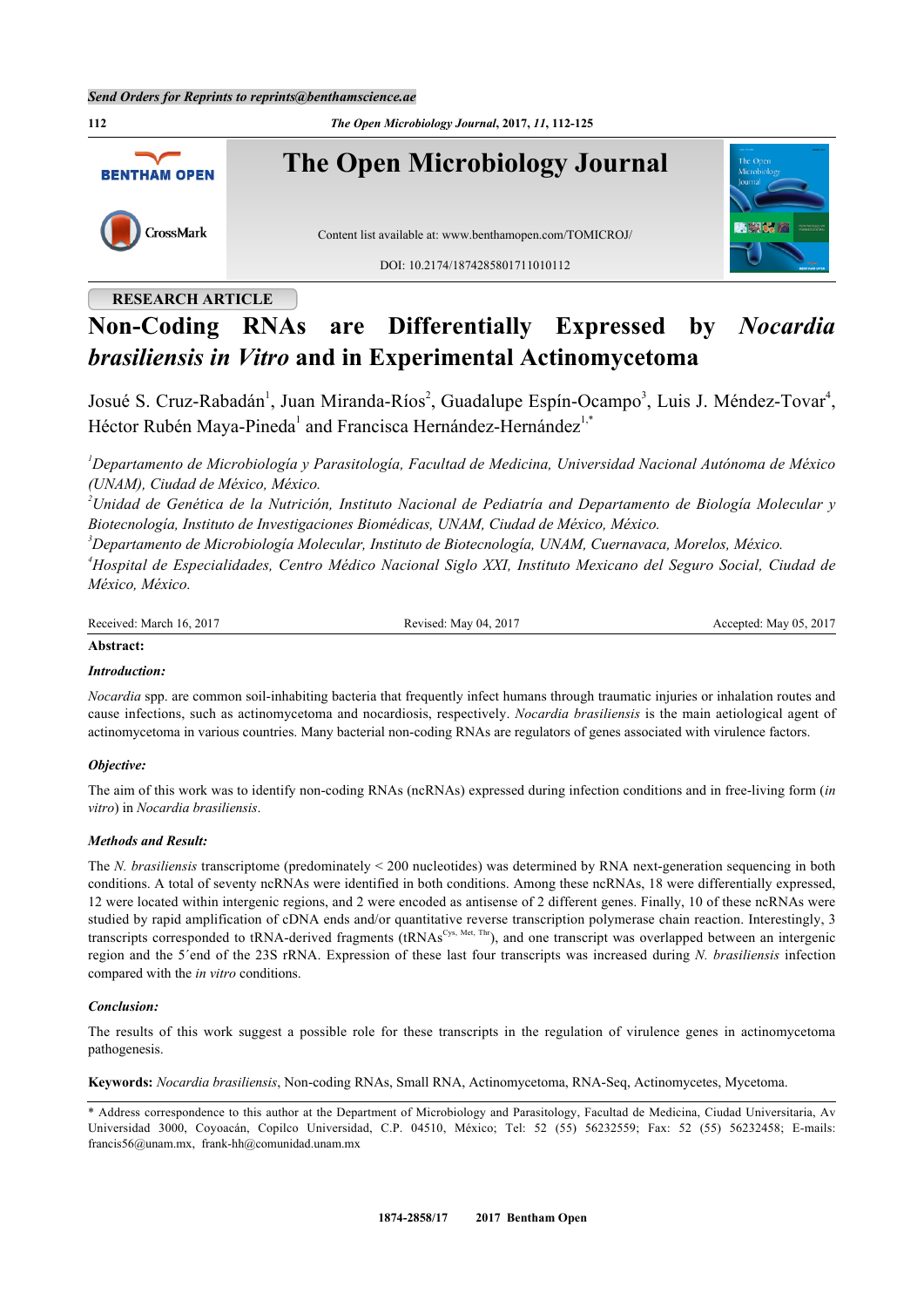## **INTRODUCTION**

Bacteria inhabit a broad spectrum of ecological niches and are subject to a great diversity of environmental conditions. Bacteria mainly consist of saprophytic and commensal species; however, bacteria also comprise pathogenic species that colonize and successfully confront the host's immune system. Therefore, pathogenic bacteria require strict control of virulence gene expression and stress-response mechanisms. Until recently, this control was attributed to the activity of transcription factors that controlled the activity of sets of genes in response to environmental conditions. Recently, attention has been focused on the participation of non-coding RNAs (ncRNAs, also called small RNAs (sRNAs)) in the regulation of bacterial pathogenesis [\[1](#page-11-0)]. In many bacteria, most RNA regulators range in size from 50 to 300 nucleotides (nt) and have a partial complementarity to their target mRNAs [\[2](#page-11-1), [3](#page-11-2)].

The most extensively studied ncRNAs in bacteria are those called *trans*-encoded sRNAs, and they regulate mRNAs by short, imperfect base-pairing interactions. The antisense RNAs (asRNAs) act in *cis* and are encoded within the complementary strand to regulate gene expression [[4\]](#page-11-3). Other regulatory molecules include CsrB RNA, which binds to the protein CsrA, counteracting its translational repressor activity [\[2](#page-11-1)]. Recently, a class of tRNA-derived ncRNAs has been described in different eukaryotic organisms [[5\]](#page-11-4). In addition, in the halophilic archaeon *Haloferax volcanii* grown under different temperature, growth phases and salt concentration conditions, Heyer *et al.* found 145 ncRNAs in intergenic regions (IGRs) and 45 anti-sense by RNA sequencing (RNA-Seq). This study revealed an important number of tRNA-derived fragments corresponding to different tested conditions[[6](#page-11-5)]. In another study with *H. volcanii,* Gebetsberger showed that tRNA is processed in a stress-dependent manner. A tRNA-derived fragment (Val-tRF) binds to the small ribosome subunit in *in vitro* and *in vivo* conditions. As a consequence, Val-tRF reduces protein synthesis by interfering with peptidyl transferase activity [[7\]](#page-11-6).

*Nocardia brasiliensis* is a soil-inhabiting filamentous Gram-positive bacterium with a 9.4-Mb chromosome genome that exhibits a high G-C content (68%) and encodes 8,414 predicted proteins. Several open reading frames (ORFs) coding for virulence factors, such as catalases, superoxide dismutases, phospholipase C, haemolysins and proteases havebeen identified [[8\]](#page-11-7). This actinomycete mainly causes two clinical forms of infection: nocardiosis and actinomycetoma. Actinomycetoma is a chronic disease mainly observed in males from rural areas and results from the traumatic implantation of actinomycetes from the soil into the tissues. The lesions consist of suppurating abscesses, granulomata and draining sinuses with the presence of "grains", which are compact micro-colonies of the aetiological agent [[9\]](#page-11-8). In the first hours and days after the *Nocardia* inoculation in experimental actinomycetoma, an inflammatory infiltrate, consisting mainly of macrophages and neutrophils, is observed [[10\]](#page-11-9). By the fiftieth day, typical bacterial granules are present. After six months of evolution, numerous granulomatous foci formed by neutrophils, macrophages, foam cells and fibrotic tissue are observed. Therefore, *N. brasiliensis* adapts well to host´ immune system by inducing a vicious cycle of inflammation followed by tissue damage and subsequent inflammation. It has been suggested that this response involves molecular mediators, such as the Toll-like receptors (TLR2 and TLR4), that may form the basis of chronic inflammation [[10,](#page-11-9) [11\]](#page-11-10). In Mexico, 65.58% of actinomycetoma cases are caused by *N. brasiliensis* [[12\]](#page-11-11).

The presence of ncRNAs has not been explored in *N. brasiliensis*. The aim of this study was to identify the ncRNAs in *N. brasiliensis* during murine experimental actinomycetoma and in *in vitro* conditions using RNA-Seq and bioinformatic tools.

#### **MATERIALS AND METHODS**

#### **Bacterial Strain and Culture Conditions**

The strain *N. brasiliensis* HUJEG-1 (ATCC700358) was used. Bacteria were grown on brain heart infusion (BHI) agar (BD-bioxon, cat. no. 210700) for eight days at 28 $^{\circ}$ C. A suspension equivalent to 3X10 $^{\circ}$  colony-forming units (C.F.U.)/mL was prepared as an inoculum. Two strains of *Escherichia coli* (XL1-BLUE and Stellar<sup>TM</sup>) were used as competent cells for cloning experiments.

#### **Induction of Murine Actinomycetoma**

Ten male CD-1 mice (25 g and eight weeks of age) were used in experiments. Animals were managed according to the Research and Ethics Committee Code of the Faculty of Medicine, UNAM (Project 011-2012). We followed the  $8<sup>th</sup>$ Edition of Guide for the Care and Use of Laboratory Animals when caring for and using the mice in our study [[13\]](#page-11-12). To induce *N. brasiliensis* infection, 50 µl of the previously prepared suspension were inoculated in the murine plantar pad. After bacterial inoculation, mice were maintained for two months at room temperature (between 24 and 28°C) and were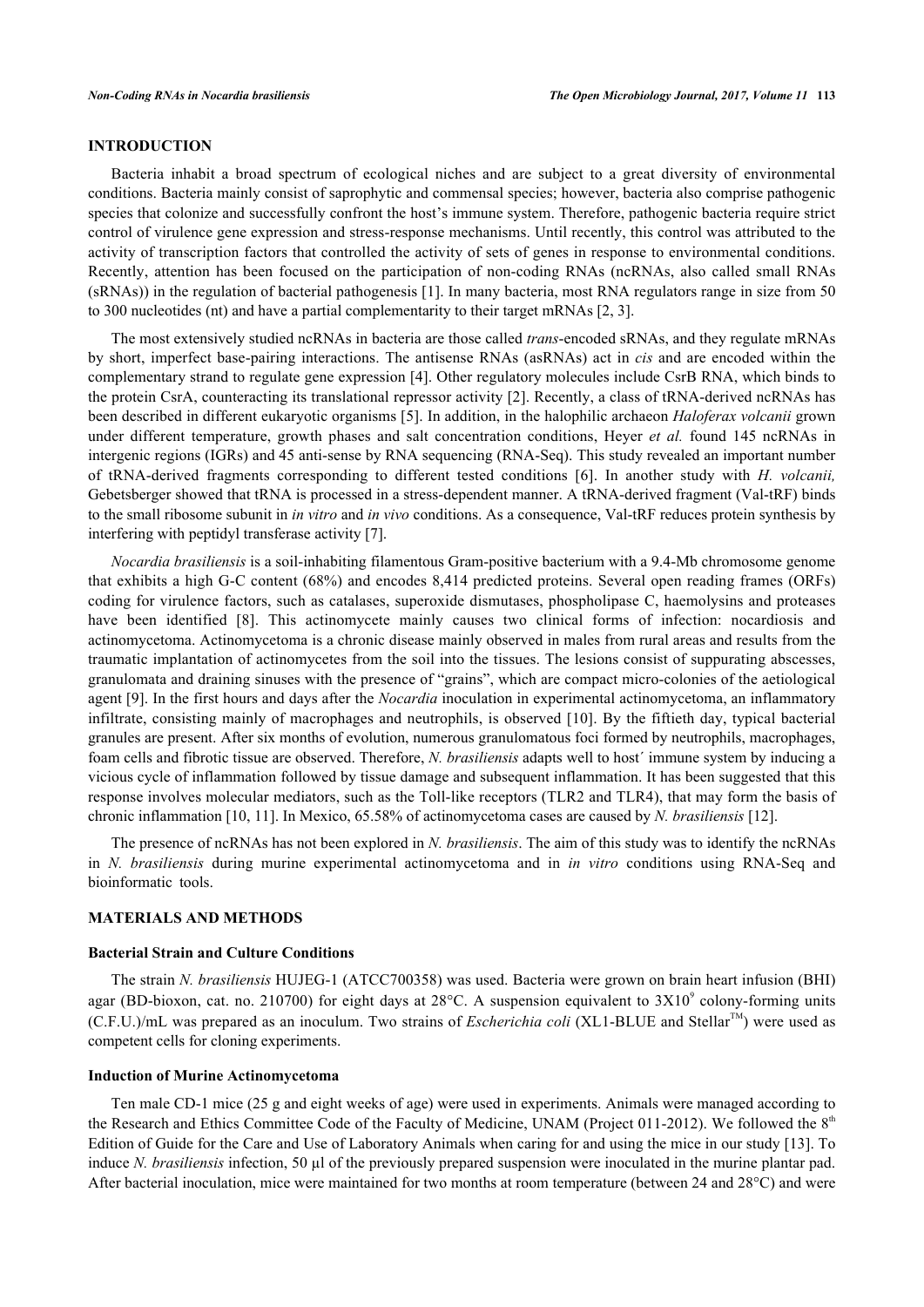provided food and water *ad libitum*. After this period, the murine actinomycetoma was clinically evident (by swelling and distortion of the foot, sinus tracts and drainage of purulent exudate), and mice were sacrificed by cervical dislocation [\[13\]](#page-11-12). The plantar pads were washed, and under sterile conditions, purulent exudate was completely extracted and deposited into sterile 1.5 mL tubes on ice. This material was washed three times with sterile saline solution and recuperated by centrifugation.

## **RNA Next-Generation Sequencing**

For total RNA extraction, one hundred milligrams of purulent exudate (formed mainly by bacterial micro-colonies, i.e., grains) were macerated in the presence of liquid nitrogen until obtaining a fine, whitish dust. To purify RNA that is highly enriched for small RNAs species (mainly 200 nt or less), the mirVana™ PARIS™ Kit (Life Technologies Corporation, cat. no. AM1556) was used following the manufacturer´s instructions. The quality of this RNA preparation was verified in a denaturing acrylamide gel (8 M urea (Sigma, cat. no. U1250) and 12% acrylamide (Bio-Rad, cat. no. 161-0146)). Five hundred nanograms of purified RNA were used to synthesize cDNA and subjected to next-generation sequencing in duplicate (LCSciences, Texas, USA) using an Illumina HiSeq 2500 platform and samples were run in the 50 cycle SE read configuration for 36 bp single-end reads. In this system the adapters (5´ and 3´) are ligated to the RNA and after an RT reaction is used to create single stranded cDNA which is then PCR amplified using the TruSeq Small RNA Sample Prep kits. Sequences were mapped against reference databases, such as miRBase, to separate sequences corresponding to mouse transcripts. Non-mapped sequences in miRBase were grouped as no-hits for mouse and were mapped against the *N. brasiliensis* HUJEG-1 genome. As a control, an *N. brasiliensis* culture grown on BHI agar and incubated at 28°C for eight days was used. This culture was also processed to obtain and sequence the small RNAs using the same conditions as mentioned above including 500 ng of sRNA as starting material.

#### **Rapid Amplification of cDNA Ends (RACE)**

RACE is a PCR-based method used to obtain the full-length sequence of the 5<sup>'</sup> and 3<sup>'</sup> ends of a transcript and therefore its size [[14](#page-12-0)]. For this procedure, cDNA was obtained from purified ncRNAs using random primers following the manufacturer's instructions (Clontech, cat. no. 634859). The transcripts of the 5' and 3' ends were amplified using the corresponding specific oligonucleotides (Table S2). The amplicons were cloned using the Thermo Scientific CloneJET PCR Cloning kit (Fermentas, cat. no. K1231). The plasmids were recovered using the PureLink Quick Plasmid Miniprep kit (Life Technologies Corporation, cat. no. K210010) and sequenced.

## **Quantitative Reverse Transcription-Polymerase Chain Reaction (qRT-PCR)**

To confirm the presence of the transcripts found by RNA-Seq, qRT-PCR was performed using the NCode™ miRNA First-Strand cDNA Synthesis and qRT-PCR kit (Life Technologies Corporation, cat. no. MIRQ-100) according to the manufacturer´s instructions. As starting material we used 1 µg RNA obtained from infection or *in vitro* growth conditions. Briefly, a poly A tail was added to RNA of sizes <200 nt using the poly A polymerase and incubated at 37°C for 15 min. The polyadenylated RNA was used for cDNA synthesis using the SuperScriptIII Reverse Transcriptase, and the reaction was incubated for 50 min at 50°C. Finally, the synthesized cDNA was used for qRT-PCR reactions using the Platinum SYBR Green qPCR SuperMix-UDG with the corresponding oligonucleotides (Table S2). The cycling programme consisted of 50°C for 2 min; 95°C for 2 min; 40 cycles of 95°C for 15 seconds and 65°C for 60 seconds using the Step One Plus™ System (Life Technologies Corporation, cat. no. 4376600). For relative quantification we used the method  $\Delta\Delta$  Ct. The  $C_T$  values from all qRT-PCR reactions were obtained and analysed in triplicate to confirm the existence of ncRNAs. 5S rRNA was used as endogenous standard to normalize the expression levels of the tested sRNA candidates.

#### *In silico* **Analysis**

The genome of *N. brasiliensis* was analysed to predict regulator ncRNAs using the non-coding RNA characterization (nocoRNAc) software, which incorporates several procedures to detect transcript characteristics. For example, for the detection of the transcript´s 3'-end, nocoRNAc uses the TransTermHP program, which predicts Rho independent end signals. In addition, transcript´s 5'-end are predicted by the detection of destabilized regions in the genomic DNA [\[15](#page-12-1)].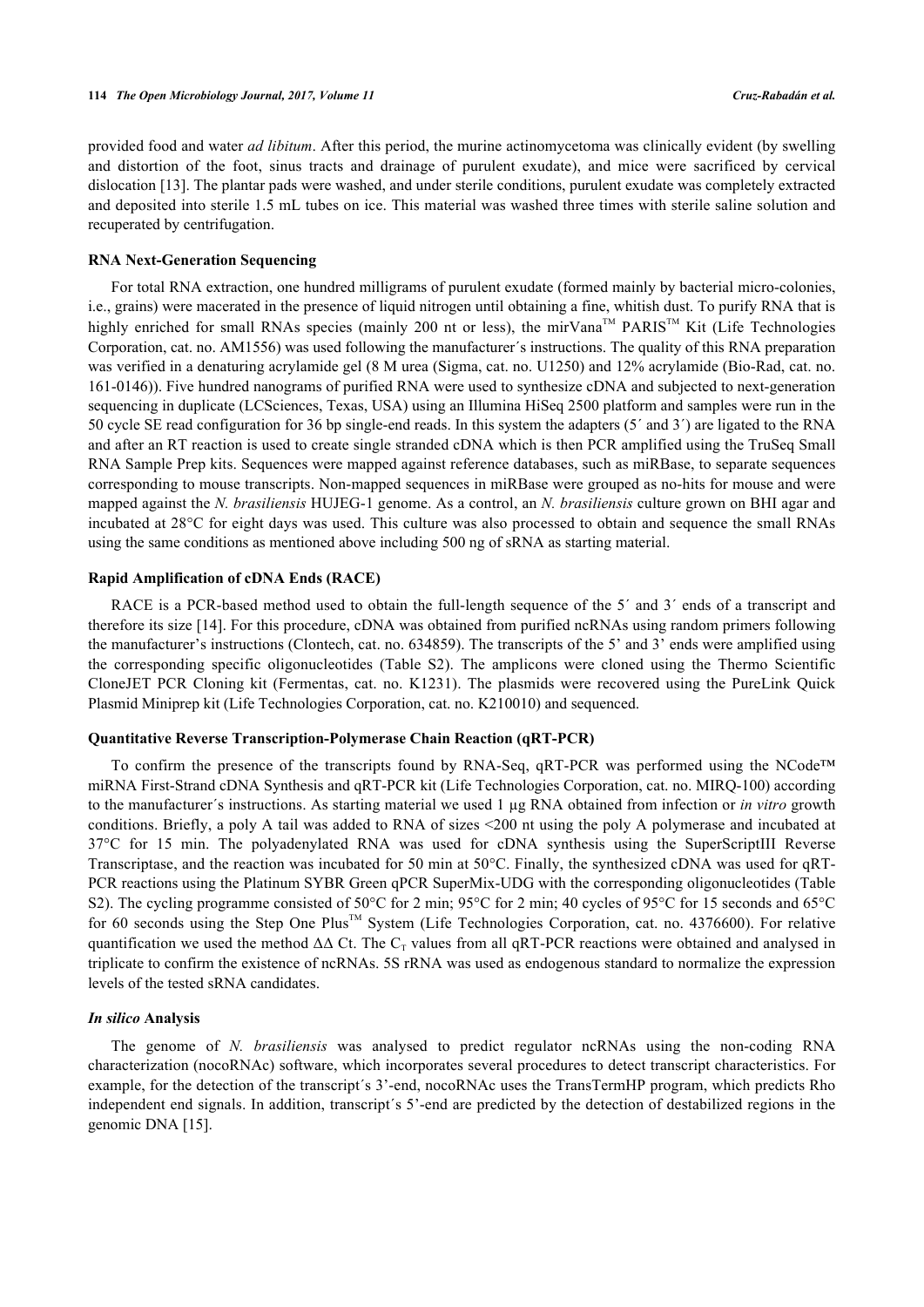## **RESULTS**

#### **Induction of Murine Actinomycetoma**

To induce infection, 10 male CD-1 mice (eight weeks of age, 25 g) were inoculated in the plantar pad with a *N. brasiliensis* suspension as described in Materials and Methods. Two months after bacterial inoculation, mice exhibited typical signs of actinomycetoma Fig. (**[1A](#page-3-0)**) and were sacrificed. Under sterile conditions and by a skin-deep incision with a scalpel, the purulent material containing numerous grains (consisting of bacterial cumulus) was recovered. The presence of grains was verified by light microscopy Fig. (**[1B](#page-3-0)**). sRNAs were run in a denaturing 12% poly-acrylamide gel to verify its quality (Fig. S1). The absorbance ratios are showed in (Table **[1](#page-3-1)**).

<span id="page-3-0"></span>

**Fig. (1).** A) Experimental actinomycetoma in a murine model after eight weeks of evolution, showing deformation, swollen lesions and sinus tracts (arrows) in the cutaneous and subcutaneous tissues. B) Microscopic preparation of purulent material recovered from mice infected with *N. brasiliensis* contrasted with lugol, showing several grains (asterisks) (magnification 40X).

<span id="page-3-1"></span>**Table 1. Quantitation and absorbance ratios of sRNA used to RNA-Seq analysis. Samples 1-6 correspond to sRNAs obtained from** *N. brasiliensis* **grown** *in vitro***. Samples 7-10 correspond to sRNAs obtained from actinomycetoma.**

| <b>Samples</b> | Concentration<br>(ng/ul) | Absorbance ratios 280/260 |  |
|----------------|--------------------------|---------------------------|--|
|                | 233.4                    | 1.98                      |  |
| ↑              | 223.52                   | 2.02                      |  |
| ٩              | 90.44                    | 1.87                      |  |
| 4              | 207.12                   | 1.97                      |  |
| 5              | 230.19                   | 1.98                      |  |
| 6              | 148.89                   | 1.99                      |  |
|                | 470.53                   | 1.88                      |  |
| 8              | 509.18                   | 1.91                      |  |
| 9              | 1192.74                  | 1.92                      |  |
| 10             | 634.67                   | 1.98                      |  |

## **Global Non-coding RNA Profiles in** *N. brasiliensis*

To detect the expression of ncRNAs in *N. brasiliensis* the transcriptome of < 200 nt isolated from actynomycetoma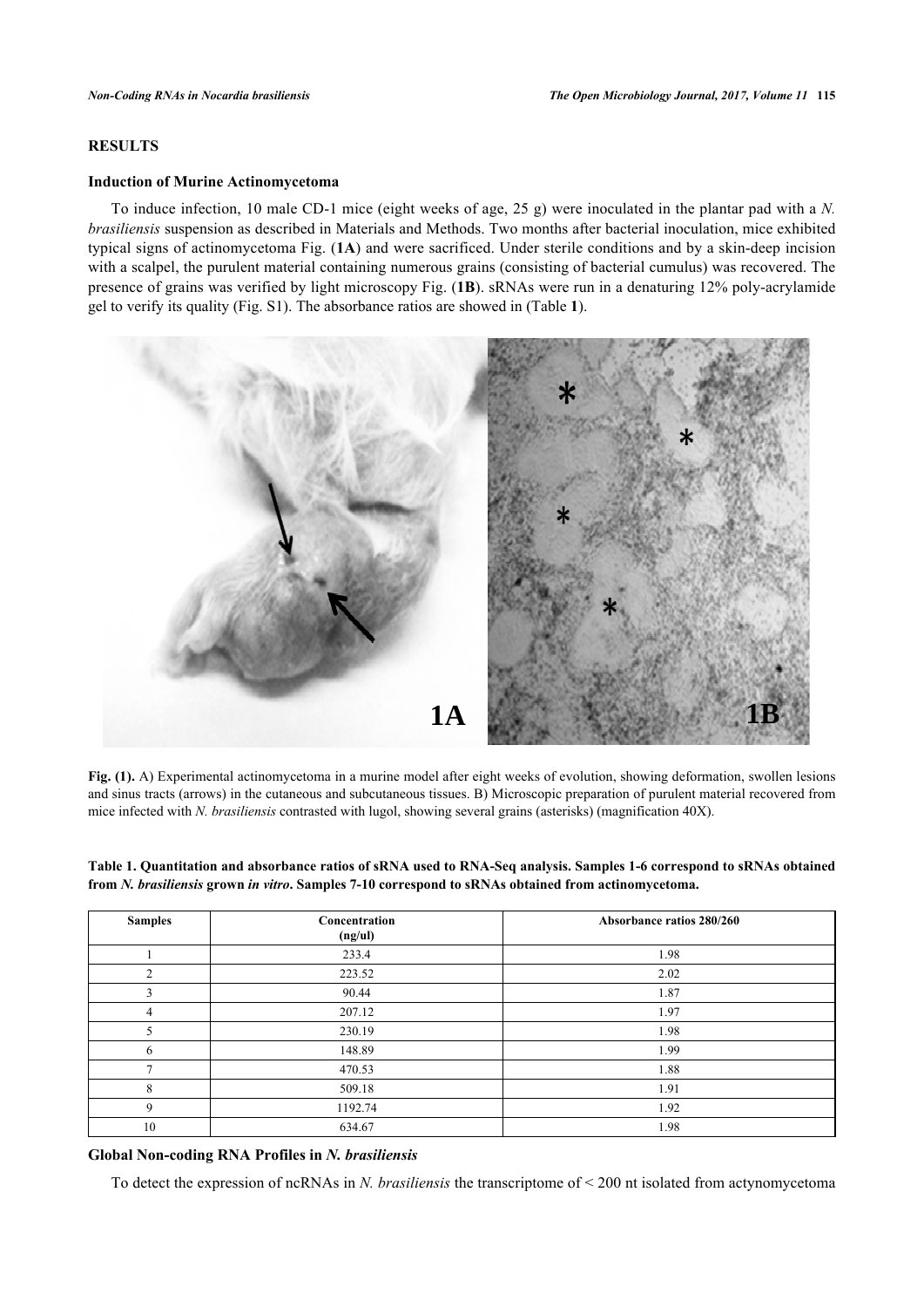and from *N. brasiliensis* grown on BHI agar for eight days, was subjected to next-generation sequencing on an Illumina platform for 36 bp single-end reads. An outline of the procedures used in this study is presented in Fig. S1. The sequences showing no hits in the mouse genome (32,062,154) were subjected to a BLAST (basic local alignment search tool) search against the *N. brasiliensis* genome resulting in 11,024,619 reads. A Student T-test between reads obtained from actinomycetoma and *N. brasiliensis* grown *in vitro* was done for the in-depth analysis (p < 0.05 values) to determine non-coding RNA candidates. Under this statistical criterion, 70 sequences present in both conditions were identified as potential ncRNAs because they were localized in IGRs or corresponded to antisense of *N. brasiliensis* genes. Table (**[2](#page-4-0)**) presents the localization of 18 of these sequences that were mapped in the *N. brasiliensis* genome and were chosen due to their differential expression in both conditions. Twelve out of these 18 transcripts are encoded in IGRs, three transcripts corresponded to tRNA-derived fragments, and one was overlapped between an IGR and the 5´end 23S rRNA. Finally, two transcripts mapped in the antisense direction of two genes, one of which corresponded to a putative non-ribosomal peptide synthetase and the other to an OmpR family two-component response regulator.

<span id="page-4-0"></span>**Table 2. Localization of differentially expressed transcripts in the** *N. brasiliensis* **genome** *in vivo* **and** *in vitro***, as identified by RNA-Seq. Most sequences were localized in intergenic regions (two were found in antisense gene regions, three corresponded to tRFs and one was overlapped between an IGR and the 5´ end of the 23S rRNA).**

| ncRNA (RNA-Seq number) Assigned number in | this work | <b>Position</b> in<br>genome | Intergenic region (IGR)                                                                        | <b>Antisense</b>                                    |
|-------------------------------------------|-----------|------------------------------|------------------------------------------------------------------------------------------------|-----------------------------------------------------|
| PC-5p-1227_2433                           | Nbnc-3    | 431121-<br>431156            | Putative hydrolase<br>< Nbnc-3 > hypothetical protein                                          |                                                     |
| PC-3p-38 178098                           | Nbnc-4    | 2052731-<br>2052756          | FAD-dependent pyridine nucleotide-disulphide<br>oxidoreductase<br>< Nbnc-4 > valyl-tRNA ligase |                                                     |
| PC-5p-7930 296                            | Nbnc-5    | 7645558-<br>7645594          | Hypothetical protein<br>$<$ Nbnc-5 $>$ hypothetical protein                                    |                                                     |
| PC-3p-79 77742                            | Nbnc-7    | 1392314-<br>1392294          | Hypothetical protein<br>< Nbnc-7 > hypothetical protein                                        |                                                     |
| PC-5p-206_24405                           | Nbnc-8    | 2467033-<br>2467051          | Hypothetical protein<br>$<$ Nbnc-8 > pyruvate dehydrogenase subunit E1                         |                                                     |
| PC-3p-27015 78                            | $Nbnc-10$ | 2510229-<br>2510251          | Putative hydrolase<br><nbnc-10> hypothetical protein</nbnc-10>                                 |                                                     |
| PC-3p-1044_3001                           | Nbnc-11   | 8615680-<br>8615702          | Ferredoxin reductase<br>$\leq$ Nbnc-11 $>$ putative phosphohistidine<br>phosphatase            |                                                     |
| PC-5p-1215 2462                           | Nbnc-12   | 9097543-<br>9097565          | Hypothetical protein<br><nbnc-12> 6-phosphogluconate dehydrogenase-<br/>like protein</nbnc-12> |                                                     |
| PC-5p-36673_57                            | Nbnc-13   | 6046137-<br>6046162          |                                                                                                | Putative non-ribosomal<br>peptide synthetase        |
| PC-3p-12562 178                           | Nbnc-14   | 7645737-<br>7645773          | Hypothetical protein<br>$<$ Nbnc-14 > hypothetical protein                                     |                                                     |
| PC-5p-4197 599                            | Nbnc-15   | 2139099-<br>2139080          |                                                                                                | OmpR family two-<br>component response<br>regulator |
| PC-5p-5913 410                            | Nbnc-17   | 8421241-<br>8421211          | Hypothetical protein<br>< Nbnc-17 > hypothetical protein                                       |                                                     |
| PC-3p-733_4626                            | Nbnc-18   | 2646061-<br>2646093          | Cell division protein MraZ<br>$<$ Nbnc-18 > 16S rRNA m(4)C1402<br>methyltransferase            |                                                     |
| PC-3p-238 20255                           | Nb-tRFthr | 8659529-<br>8659494          |                                                                                                | $^{\text{a}}$ tRNA <sup>thr</sup>                   |
| PC-5p-8894 263                            | Nb-tRFmet | 1323299-<br>1323263          |                                                                                                | <sup>a</sup> tRNA <sup>met</sup>                    |
| PC-5p-26921 79                            | Nb-tRFcys | 6642901-<br>6642936          |                                                                                                | $^{\circ}$ tRNA $^{\circ}$ ys                       |
| PC-3p-6945 343                            | Nb-rRF23S | 1449884-<br>1449906          | rRNA-16S ribosomal RNA<br>< Nb-rRF23S > rRNA-5S ribosomal RNA                                  | 23S ribosomal                                       |

<sup>a</sup>These sequences represent tRNA-derived fragments.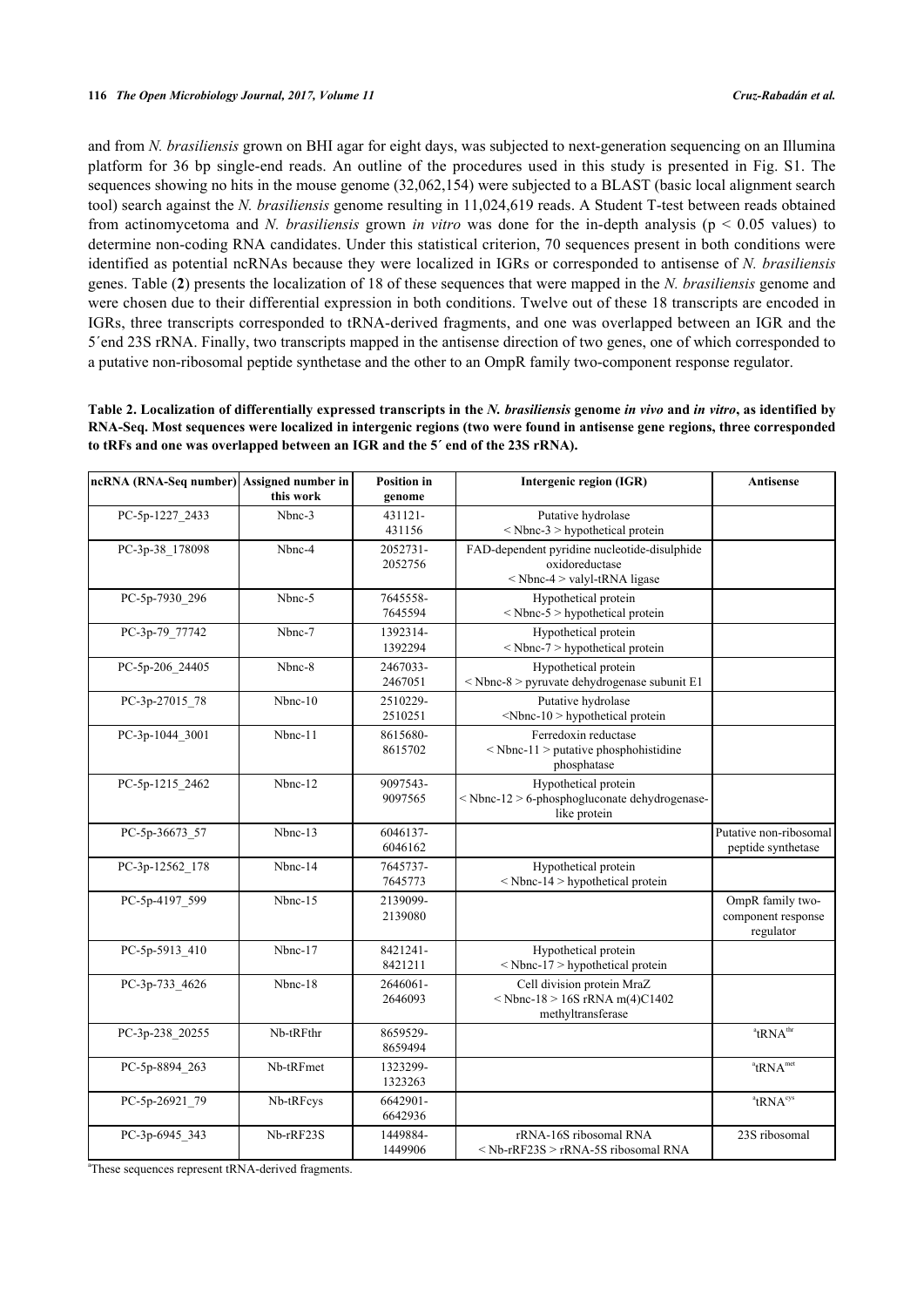<span id="page-5-0"></span>A searching of ORFs by the ORF finder program (NCBI) was performed in order to confirm these small RNAs are not encoding small proteins. After this analysis we found only Nbnc-8 encoding a possible small peptide having 11 amino acids, but it did not show any known protein similarity and its nucleotide sequence is only present in *N. brasiliensis* and *N. seriolae*.



**Fig. (2).** The validation of the RNA-Seq results by qRT-PCR and changes in the *in vitro* and *in vivo* expression levels. Differential expression levels of eight selected transcripts were determined. The Y-axis values indicate the fold change differences in expression and were calculated using the  $2^{\text{AACt}}$  parameter. qRT-PCR data represent the mean of three independent experiments. Error bars represent the standard deviation.

## **The Expression of Most ncRNAs was Increased** *in vivo* **Compared with** *in Vitro*

Table (**[3](#page-6-0)**) presents the differential expression values under *in vivo* and *in vitro* conditions of 10 transcripts selected from Table (**[2](#page-4-0)**). These transcripts were selected based on the highest fold changes between two conditions. The differential expression change of these RNAs was confirmed by qRT-PCR Fig. (**[2](#page-5-0)**). The size of these transcripts was determined and RACE, as shown in Table ([3](#page-6-0)). The transcripts Nb-tRFthr, Nb-tRFmet, Nbnc-3, Nbnc-5, Nb-tRFcys, Nbnc-10 Nb-rRF<sub>23S</sub> exhibited increased expression *in vivo* compared with *in vitro*. The remaining ncRNAs (Nbnc-4, Nbnc-7 and Nbnc-8) exhibited an increased expression *in vitro* compared with *in vivo* conditions. Nbnc-3 and Nbnc-5 were upregulated *in vivo* by RNA-Seq; however results were inconsistent by qPCR.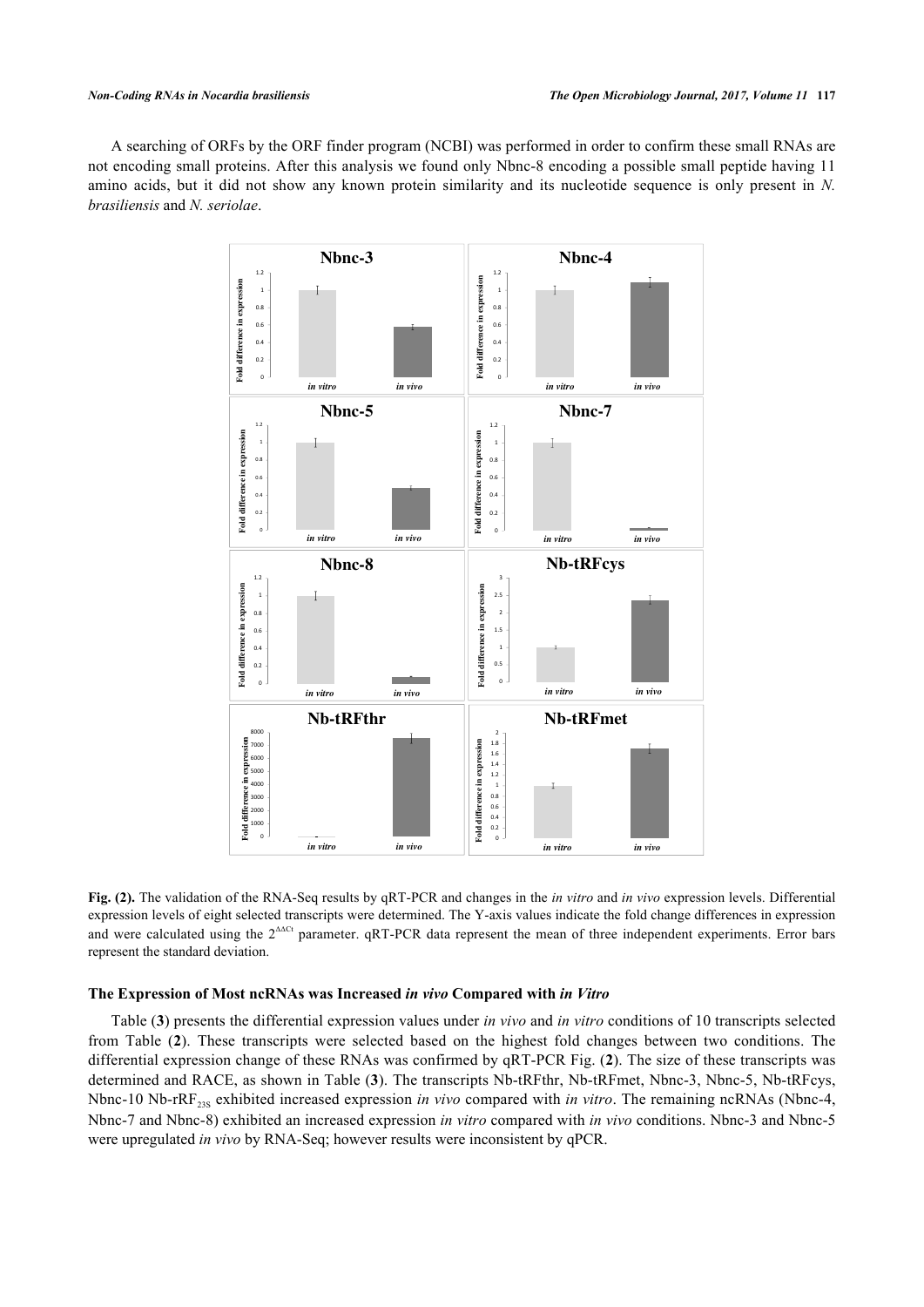| Assigned number in<br>this work | <b>Reads determined</b><br>by RNA-Seq<br>in vivo | Reads determined Log2 Fold changes<br>by RNA-Seq<br>in vitro |         |       | Position in the genome, determined by<br>RACE (nt) | <b>Size</b><br>determined<br>by RACE $(nt)$ |
|---------------------------------|--------------------------------------------------|--------------------------------------------------------------|---------|-------|----------------------------------------------------|---------------------------------------------|
| Nb-tRFthr                       | 18.206                                           | 2,058                                                        | $-3.14$ | 8.8   | 8659494-8659529                                    | 36                                          |
| Nb-tRFmet                       | 1,784                                            | 16                                                           | $-6.8$  | 111.4 | 1323299-1323263                                    | 36                                          |
| Nbnc-3                          | 5,929                                            | 230                                                          | $-4.68$ | 25.6  | 431089-431187                                      | 98                                          |
| Nbnc-4                          | 6,117                                            | 26,839                                                       | 2.13    | 4.3   | 2052706-2052756                                    | 51                                          |
| Nbnc-5                          | 2,651                                            | 17                                                           | $-7.28$ | 155.4 | 7645546-7645594                                    | 49                                          |
| Nb-tRFcys                       | 630                                              | 11                                                           | $-5.75$ | 53.8  | 6642901-6642936                                    | 36                                          |
| Nbnc-7                          | 619                                              | 5,321                                                        | 3.1     | 8.5   | 1392271-1392314                                    | 44                                          |
| Nbnc-8                          | 241                                              | 2,204                                                        | 3.19    | 9.1   | 2467007-2467083                                    | 77                                          |
| Nb-rRF23S                       | 691                                              | 31                                                           | $-4.47$ | 22.1  | 1449866-1450332                                    | 466                                         |
| $Nbnc-10$                       | 502                                              | 9                                                            | $-5.64$ | 49.8  | 2510219-2510295                                    | 76                                          |

<span id="page-6-0"></span>**Table 3. Characteristics of the ncRNAs differentially expressed by** *N.brasiliensis in vivo* **and** *in vitro***. The size and localization of 10 transcripts within the** *N. brasiliensis* **genome were determined using RACE.**

#### **tRNA-Derived Fragments were Highly Expressed** *in Vivo*

In contrast to tRNA derived fragments in other organisms including archeae and humans that are derived from the 5´end, the *Nocardia* tRNA fragments belonging to threonine, methionine and cysteine tRNAs (Nb-tRFmet, Nb-tRFcys, and Nb-tRFthr) identified here are derived from the 3´ end of the tRNAs Fig. (**[3](#page-6-1)**) [\[17](#page-12-2)]. After the analysis of diverse NbtRFthr clones we found that this transcript sequence corresponds to a fragment overlapping the *N. brasiliensis* tRNAThr and it ends 10 nt downstream (coordinates 8,659,485-8,659,534 in *N. brasiliensis* genome).

<span id="page-6-1"></span>

**Fig. (3).** The secondary structure of tRFs expressed in *N. brasiliensis* and obtained by *in silico* analysis [\[17](#page-12-2)]. From left to right: NbtRFcys, Nb-tRFmet and Nb-tRFthr. Arrows indicate the processing points on the tRNAs used to produce the fragments with probable regulatory activity.

## **A Fragment Derived from 23S rRNA (Nb-rRF23S) is Distributed in Different Actinomycetes**

Among the transcripts that were mainly expressed under *in vivo* conditions, we found Nb-rRF<sub>23S</sub>. Surprisingly, this fragment was located within three of the nine copies of the *N. brasiliensis* rRNA operon overlapping a part of an IGR and the 5´ end of the 23S rRNA gene Fig. (**[4](#page-6-2)**). In contrast to most of ncRNAs detected that range in size from 50 to 300 nt, the transcript size was 466 nt, as determined by RACE experiments.

<span id="page-6-2"></span>To investigate the phylogenetic distribution of this transcript in different actinomycetes, the BLAST algorithm was used. We identified the presence of a corresponding sequence in pathogenic and non-pathogenic bacteria belonging to the Actinomycetales order, including the *Nocardia, Mycobacterium, Rhodococcus* and *Tsukamurella* genera. The most conserved region obtained in the alignment was used to construct a phylogenetic tree, which is shown in Fig. (**[5](#page-7-0)**). With the exception of *Rhodococcus equi* 103S, a tendency to form independent clades corresponding to each genus was observed. In several *Nocardia* and other actinomycetes species, the presence of a corresponding sequence has been observed in more than one copy of the rRNA operon.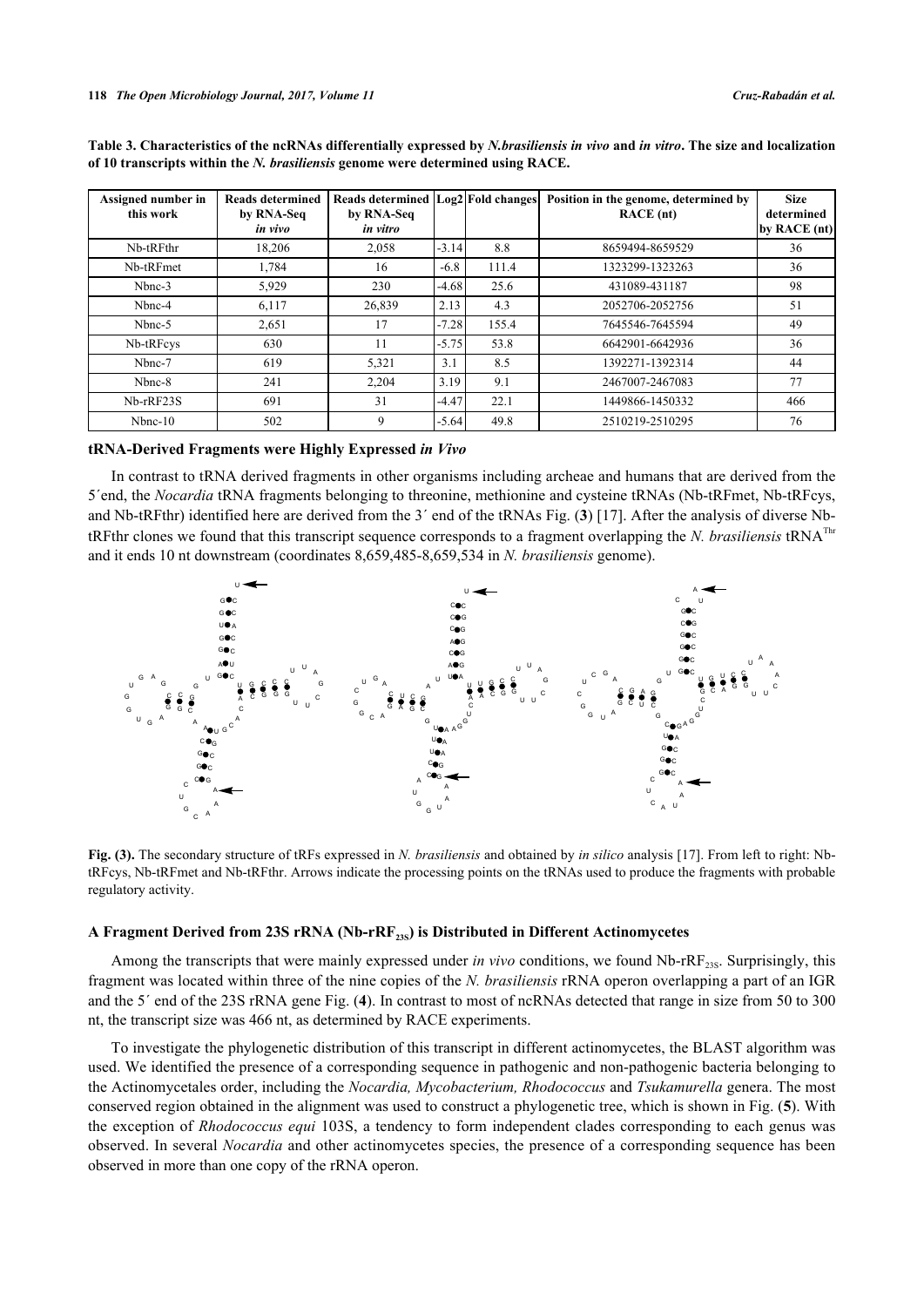

<span id="page-7-0"></span>Fig. (4). The location of Nb-rRF<sub>23S</sub> within the *N. brasiliensis* genome. This transcript was located within three of the nine copies of the *N. brasiliensis* ribosomal operon.



Fig. (5). A dendrogram of actinomycetes that share the Nb-rRF<sub>23S</sub> sequence. The dendrogram was obtained by comparing the sequences of Nb-rRF<sub>23S</sub> among diverse pathogenic actinomycetes, including *M. tuberculosis* H37Rv. A highly conserved 91-nt region was used to construct this tree.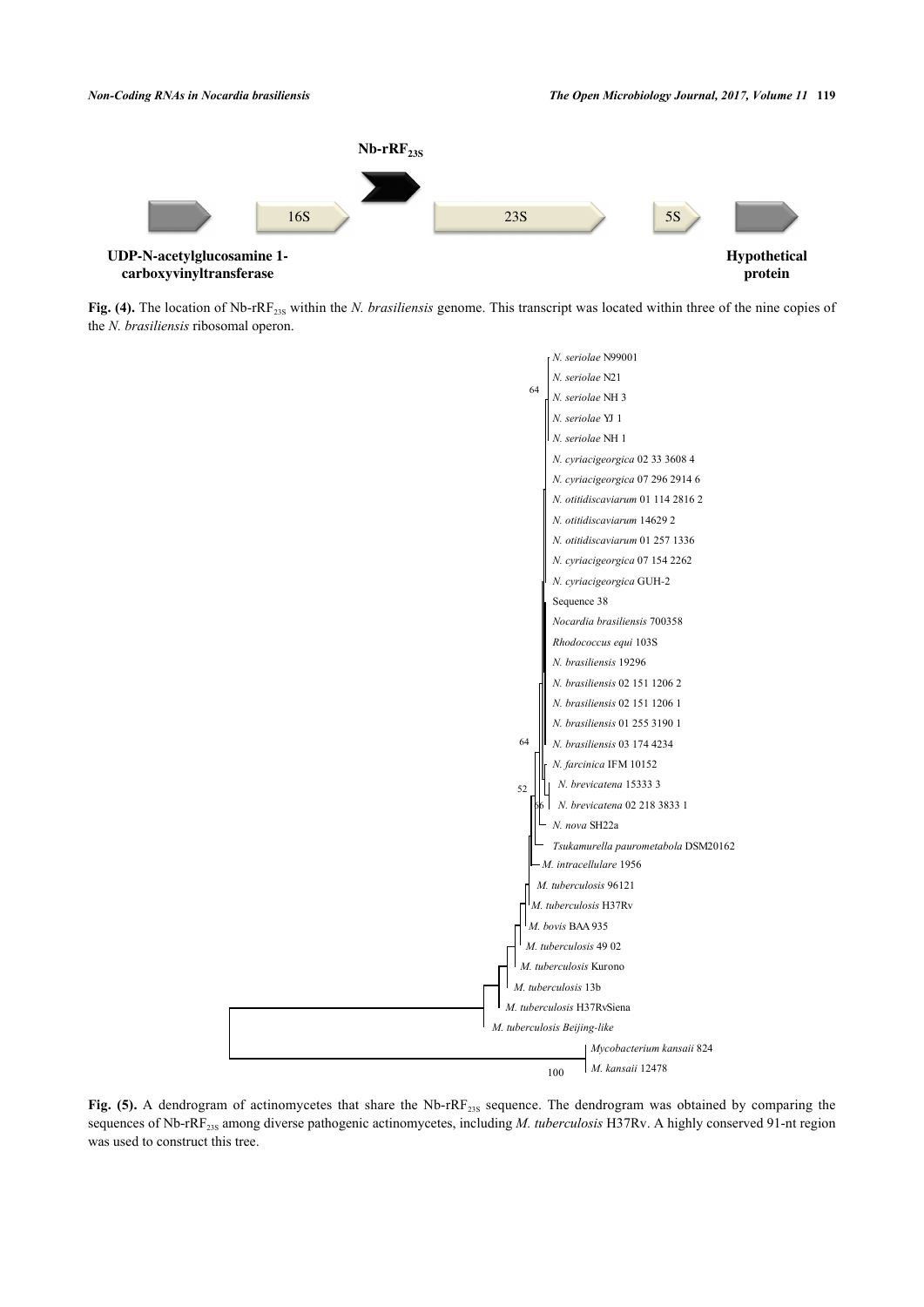#### **Prediction of ncRNAs Using Bioinformatic Tools**

The secondary structure of *N. brasiliensis* ncRNAs was predicted using the mfold programme [\[16](#page-12-3)]. Results of this application are showed in Figs. S3-S11.

As an alternative approach to searching for ncRNAs in *N. brasiliensis*, an *in silico* analysis was performed using the nocoRNAc programme [[15\]](#page-12-1). According to this software, *N. brasiliensis* contains 146 ncRNAs genes (Table S1), 106 of which are encoded in IGRs and 40 are antisense-localized RNAs of genes with putative function, including three lipases and three oxidoreductases likely involved in virulence.

Interestingly, by comparing the ncRNAs predicted by the nocoRNAc programme and those found by RNA-Seq analysis, four sequences (4 of the 70 RNAs differentially expressed) were found in common Fig. (**[6](#page-8-0)**), and these are localized to IGRs. The expression of three of these ncRNAs was increased in the *in vitro* conditions (including Nbnc-4), whereas one ncRNA was expressed at similar levels in both conditions. The low number of ncRNAs shared by both methods could be due to potential false-positive predictions of the nocoRNAc programme. Moreover, the expression of many other ncRNAs is probably dependent on other experimental conditions, which were not the purpose of this work.

<span id="page-8-0"></span>

**Fig. (6).** Comparison of *N. brasiliensis* ncRNAs identified by RNA-Seq vs *in silico* analysis (15). The diagram compares the results for the *N. brasiliensis* chromosome. Four sRNA genes were identified using both methods.

Ten potential *N. brasiliensis* ncRNAs (showed in Table**3**) of known sizes were subjected to the IntaRNA programme in order to predict the corresponding mRNAs target[[18\]](#page-12-4). This programme enables the prediction of interactions in three regions of the mRNA target: start codon, coding sequence, and stop codon. The data from this analysis are shown in Tables S3-S6. The ncRNA Nbnc-3 (Tables S3A-C) was predicted to interact with the start codon of a Mce-family protein, with the start codon and coding sequence of a mycolyltransferase involved in *Rhodococcus equi*'s virulence [\[19\]](#page-12-5), and with the stop codon of a carboxylesterase, a known *M. tuberculosis* virulence factor [\[20\]](#page-12-6). Moreover, Nbnc-10 (Tables S4A-B) was predicted to interact with the start codon of a lipase and an epoxide hydrolase, both *P. aeruginosa* virulence factors [[21](#page-12-7)]. Nbnc-10 also interacted with the stop codon of a glycosyl transferase that is essential in *Streptococcus pneumoniae* lung infections [\[22](#page-12-8)].

Furthermore, Nb-tRFcys (Tables S5A-C) was predicted to interact with the start codon of several mRNAs related to virulence, including dipeptidyl aminopeptidase [[23\]](#page-12-9), sodium hydrogen exchanger [[24\]](#page-12-10), TetR family of transcriptional repressors [[25](#page-12-11)], and aldehyde dehydrogenase [[26](#page-12-12)]. In addition, Nb-tRFcys was predicted to interact with the coding sequence of a dipeptidyl aminopeptidase, and with the stop codon of the protocatechuate 34-dioxygenase subunit alpha [\[27](#page-12-13)],a lipase [[28](#page-12-14)], and an amidase [\[29\]](#page-12-15). Finally, Nb- $rRF<sub>23S</sub>$  was predicted to interact with the stop codon of a chloramphenicol resistance protein.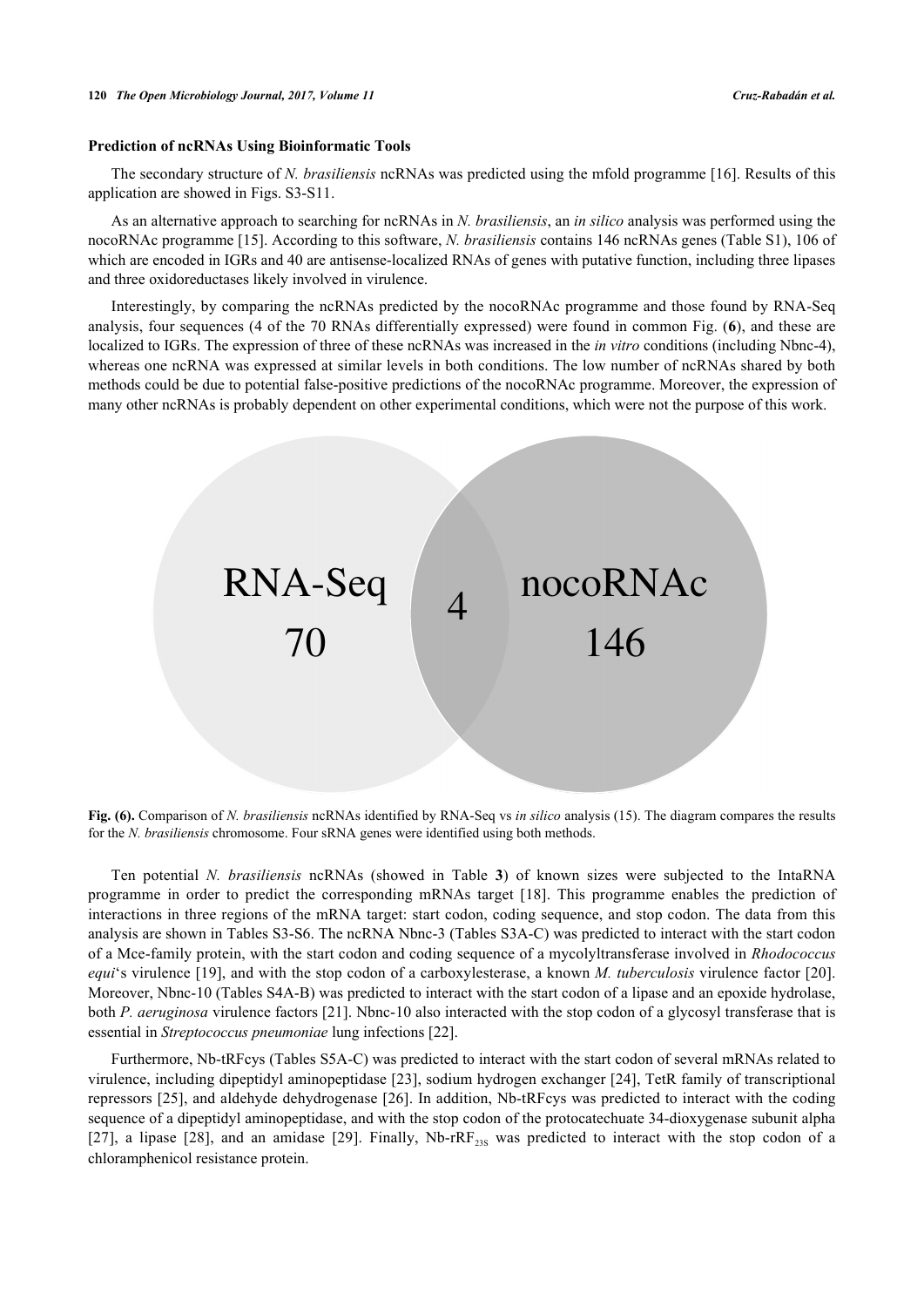## **DISCUSSION**

The *Nocardia* genus currently contains approximately 86 species, of which approximately half are recognized as human and/or other animal pathogens[[30\]](#page-12-16). *N. brasiliensis* appears to be the most virulent bacterium within the *Nocardia* genus, as suggested by the high number of actinomycetoma cases caused by this species [[12](#page-11-11), [31,](#page-12-17) [32\]](#page-12-18). The chronic evolution of the disease caused by this bacterium first exhibits a asymptomatic infection period followed by a slow bacteria adaptation process to environmental changes within the host that allow this pathogen to survive the adaptive immune response.

Researchers have demonstrated that many organisms possess ncRNAs molecules that function as regulators of gene expression. These molecules have been identified in prokaryotes, eukaryotes and archaea [[2](#page-11-1)]. In bacteria, many of these new ncRNAs have been identified as integral components of the bacterial stress response with well-established roles in bacterial survival within the host. RNA-based regulatory elements that control pathogenesis include riboswitches, which are 5'-untranslated regions of mRNAs and small ncRNAs [[33\]](#page-12-19).

In 2009, the first complete experimental confirmation of ncRNAs in mycobacteria was published, revealing five *trans*-encoded and four *cis*-encoded ncRNAs in *Mycobacterium tuberculosis* H37Rv expressed in the exponential and stationary growth phases. Under different growth conditions, *M. tuberculosis* expresses a plethora of non-coding transcripts, most of which play unknown roles. For example, B11 and F6 are encoded in IGRs, and the deletion of B11 and F6 is lethal and leads to reduced *M. tuberculosis* growth, respectively [\[34](#page-13-0)].

*Streptomyces coelicolor* is a non-pathogenic actinomycete that represents a bacterial model that was significantly useful in uncovering the regulatory mechanisms of non-coding RNAs. Vockenhuber *et al.* [[35\]](#page-13-1) reported approximately 63 ncRNAs in this bacterium, including 29 *cis-*encoded antisense RNAs.

In this study we identified 70 ncRNAs expressed either during experimental actinomycetoma or *in vitro* growth of *N. brasiliensis*, 18 of which showed differential expression between these two conditions. The differential expression of 10 of these transcripts was confirmed by qRT-PCR analysis and its size determined by RACE. Among these, three decreased their expression during infection while seven exhibited increased expression levels during actinomycetoma. The increased expression of these ncRNAs suggests a role in the infection process. While the decreased expression suggests either that they have no role in the infection process or that they have a role by the mean of up-regulating of *N. brasiliensis* virulence factors. The transcripts identified may contribute to an adaptive response of *N. brasiliensis* during the host infection that enables confrontation of stressors due to changes in the availability of nutrients (such as iron), temperature (37ºC), pH (approximately 7.0) and an aggressive immunological system.

Regarding the nature and putative roles of the ncRNAs identified in this study the transcripts encoded within IGRs probably represent *trans-*acting ncRNAs that regulate the expression of mRNAs throughout different regions of the bacterial genome. Concerning Nbnc-8 further studies are necessary in order to confirm it is encoding a small protein as reported by Hemm *et al.* [\[36\]](#page-13-2). Most sRNAs found in bacteria are *trans*-acting transcripts. Due to localization and low base-complementary, it is difficult to determine the corresponding messenger targets of ncRNAs and therefore their functions.

The transcripts Nbnc-13 and Nbnc-15 mapped in the antisense direction of genes encoding a putative non-ribosomal peptide synthetase (NRPS) and a response regulator of the OmpR family respectively. The NRPSs are implicated in the synthesis of many secondary metabolites, including siderophores that play important roles in the uptake of environmental iron [\[37](#page-13-3)]. Interestingly, siderophores are considered virulence factors. In *M. tuberculosis*, a siderophore export system has been described as essential for virulence [[38\]](#page-13-4). *N. brasiliensis* contains genes coding for NRPS, and Nbnc-13 could participate in the regulation of siderophore production. However, this hypothesis remains to be confirmed.

OmpR activates the expression of external membrane porins, including OmpF, OmpC, OmpS1 and OmpS2 (nonspecific porins that regulate the influx of water, glucose and ions into the cell). This regulatory pathway has been described in *Salmonella enterica* and *S. typhimurium* [[39](#page-13-5)]. MicF is an ncRNA that regulates OmpF synthesis in *Escherichia coli* under different stress conditions (e.g., changes in osmolarity and pH) [\[40](#page-13-6)]. Considering that Nbnc-15 is localized in an antisense orientation to OmpR we propose that it could regulate the master regulator OmpR. The decreased expression of Nbnc-15 during infection could induce an increase in OmpR expression and accordingly induce porin synthesis providing an advantage by increasing nutrient entry into bacterial cells.

The three tRNA-derived fragments belonging to tRNA<sup>Cys</sup>, tRNA<sup>Thr</sup> and tRNA<sup>Met</sup>, identified in this study were mainly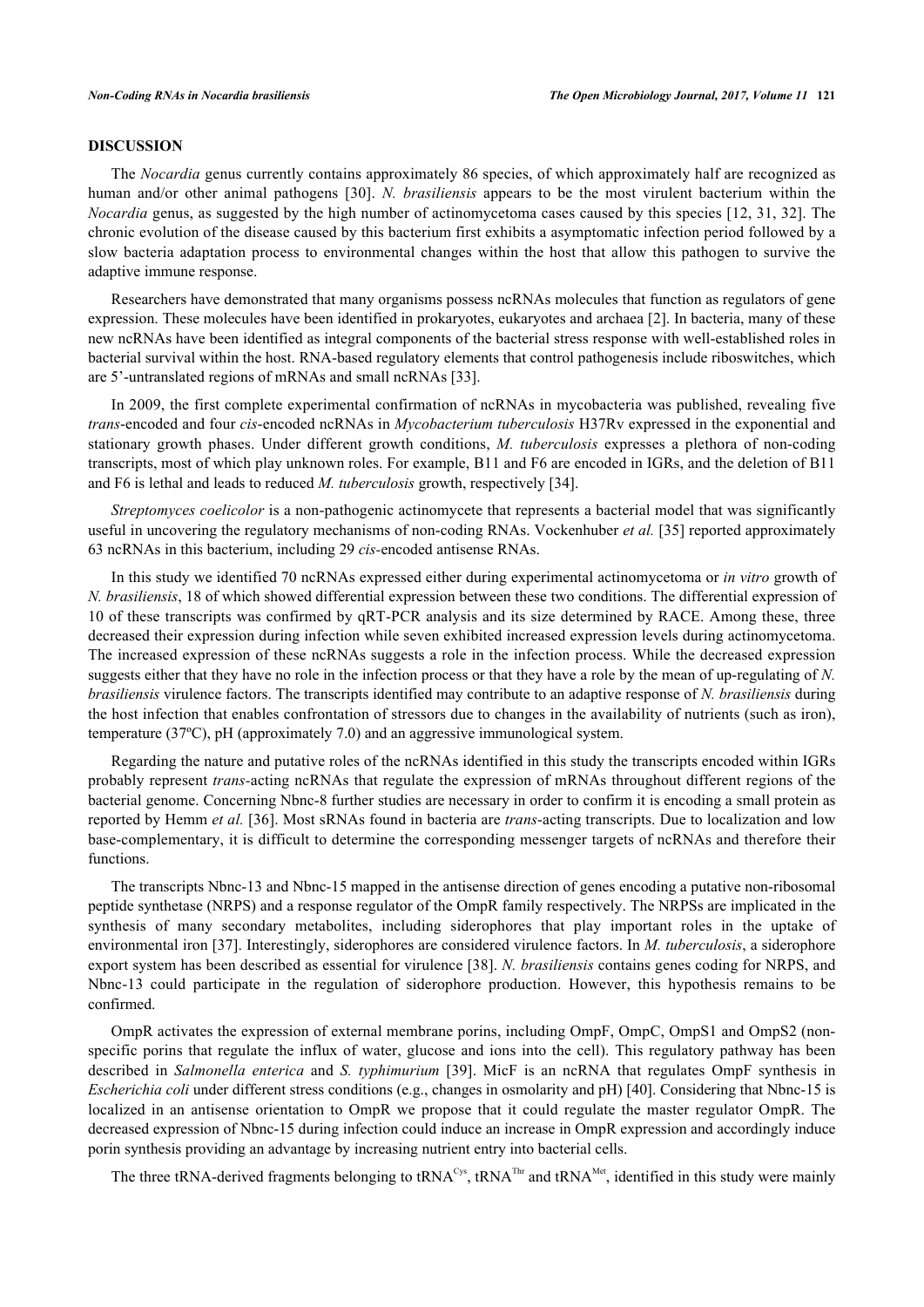expressed during experimental actinomycetoma. The three fragments correspond to the 3´ends of the transcripts and probably represent the processing products of the tRNAs. The Nb-tRFthr transcript sequence overlapping the tRNA<sup>Thr</sup> found in this study could correspond to a precursor tRNA fragment after its processing as it ended 10 nt downstream. In *Haloferax volcanii*, various tRNAs are processed to produce tRNA-derived fragments when the microorganism is subjected to different types of stress[[7](#page-11-6)]. However, another possibility is the existence of a posttranscriptional modification and stable structure that interfere with cDNA synthesis as described other authors. Further studies are needed to verify the true nature of these fragments [\[41](#page-13-7), [42](#page-13-8)].

Finally, we identified a 466 nt transcript (Nb-rRF<sub>23S</sub>) overlapping an IGR and the 5<sup>'</sup> end of the 23S rRNA that was up-regulated in actinomycetoma compared to *in vitro* conditions. This molecule is likely a product of RNA processing that results in a transcript with a putative regulatory function during infection. To date, we are unaware of any reports of regulatory ribosomal RNAs. Interestingly, this transcript is only found in three of the nine ribosomal operons in *N. brasiliensis*; whether these three transcripts are functional is still unknown. Surprisingly, this sequence is highly conserved in other pathogenic bacteria (*Rhodococcus*, *Tsukamurella* and *Mycobacterium*) as shown in Fig. (**[5](#page-7-0)**). This finding suggests that 23S rRNA may be processed to yield a fragment with regulatory activity that could be involved in the pathogenesis of some actinomycetes.

This work represents the first inquiry of the presence of ncRNAs in *N. brasiliensis*, an actinomycete that commonly causes human subcutaneous and lung infections. One of the experimental conditions explored was the murine actinomycetoma, which closely simulates the bacterial stress conditions when *N. brasiliensis* infects a human host.

## **CONCLUSION**

The study of the differential expression of ncRNAs during *in vitro* culture and *in vivo* infection allowed us the identification of ncRNAs and represent a valuable strategy to start our understanding of *N. brasiliensis* pathogenesis and the establishment and evolution of actinomycetoma. The function of these transcripts and their mechanisms of action in the pathogenesis process of this bacterium remain to be determined. In the future this kind of studies will provide information useful when proposing new therapeutic approaches to combat actinomycetoma and/or nocardiosis.

## **LIST OF ABBREVIATIONS**

| <b>BLAST</b>  | =   | Basic local alignment search tool                            |
|---------------|-----|--------------------------------------------------------------|
| <b>Cys</b>    | $=$ | Cysteine                                                     |
| <b>IGR</b>    | $=$ | Intergenic region                                            |
| Met           | $=$ | Methionine                                                   |
| $Nb-rRF_{28}$ | $=$ | <i>Nocardia brasiliensis</i> 23S ribosomal RNA-fragment      |
| $Nb-tRF$      | $=$ | <i>Nocardia brasiliensis</i> transfer RNA-fragment           |
| <b>Nbnc</b>   | $=$ | <i>Nocardia brasiliensis</i> non-coding RNA                  |
| ncRNA         | $=$ | non-coding RNA                                               |
| nocoRNAc      | =   | non-coding RNA characterization                              |
| nt            | $=$ | Nucleotides                                                  |
| qRT-PCR       | $=$ | Quantitative reverse transcription polymerase chain reaction |
| <b>RACE</b>   | $=$ | Rapid amplification of cDNA ends                             |
| RNA-Seq       | $=$ | RNA sequencing                                               |
| rRNA          | $=$ | ribosomal RNA                                                |
| <b>sRNA</b>   | $=$ | small RNA                                                    |
| Thr           | =   | Threonine                                                    |
| tRNA          | =   | transfer RNA                                                 |

## **ETHICS APPROVAL AND CONSENT TO PARTICIPATE**

Not applicable.

## **HUMAN AND ANIMAL RIGHTS**

No Animals/Humans were used for studies that are base of this research.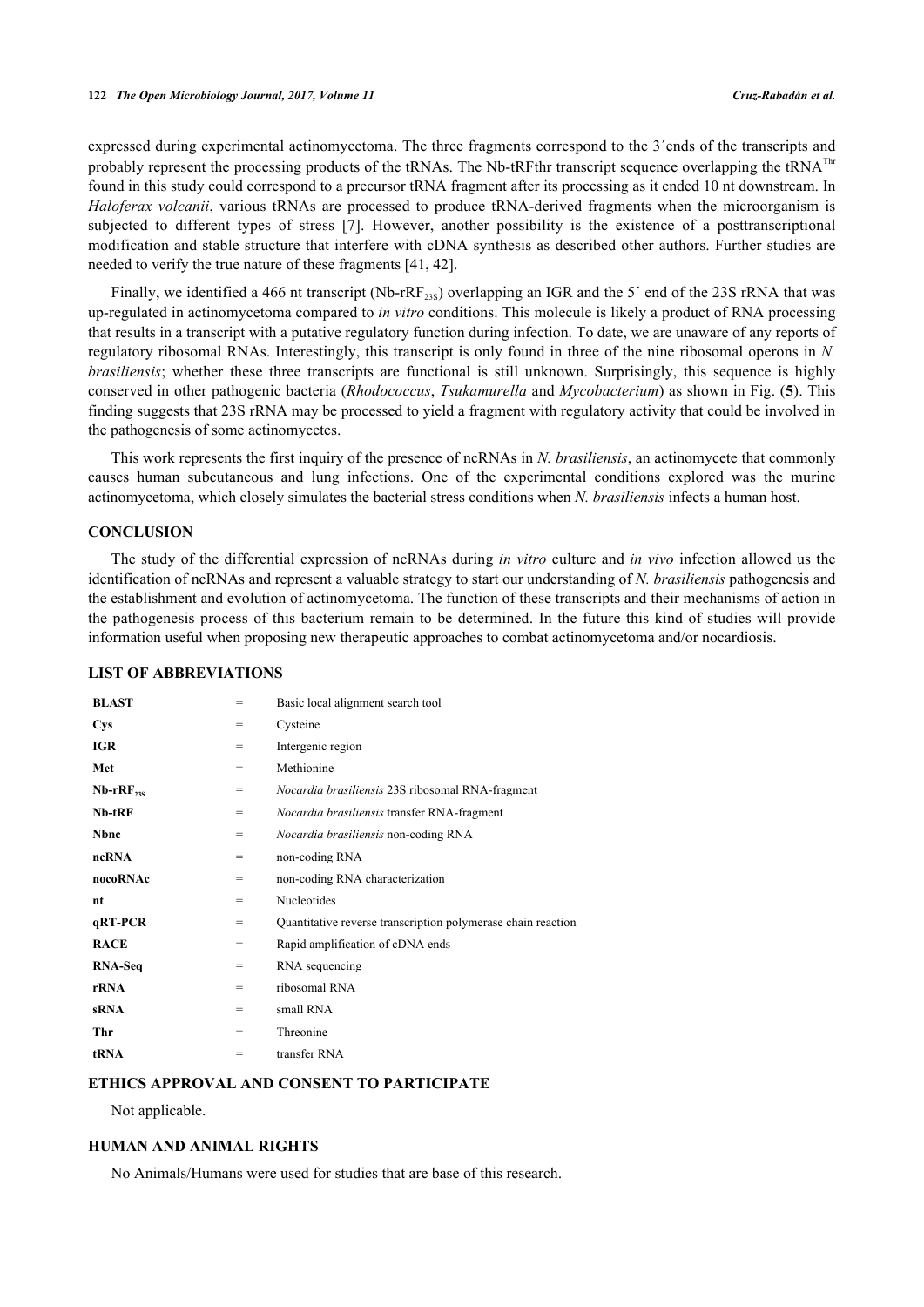## **CONSENT FOR PUBLICATION**

Not applicable.

#### **CONFLICT OF INTEREST**

The authors confirm that the content of this article has no conflict of interest. This work was supported by the Dirección General de Asuntos del Personal Académico (DGAPA, IN217113).<http://dgapa.unam.mx/>. CONACyT granted to Josué Saúl Cruz Rabadán a postgraduate scholarship (208400).

## **ACKNOWLEDGEMENTS**

We thank the Programa de Posgrado en Ciencias Biológicas, Universidad Nacional Autónoma de México. We are grateful to Consuelo Tovar-Torres and Omar Olvera-García for helping with inducing murine infection and Jonathan Daniel Cruz-Rabadán for his technical support.

## **AUTHOR'S CONTRIBUTIONS**

Josué Saúl Cruz-Rabadán: Conceptualization, Data Curation, Formal Analysis, Investigation, Methodology, Software, Writing – Original Draft Preparation, Writing – Review & Editing. Juan Miranda-Ríos: Formal Analysis, Methodology, Supervision, Writing – Original Draft Preparation, Writing – Review & Editing. Guadalupe Espín-Ocampo: Supervision, Writing – Original Draft Preparation, Writing – Review & Editing. Luis Javier Méndez-Tovar: Funding Acquisition, Methodology, Resources. Héctor Rubén Maya-Pineda: Methodology. Francisca Hernández-Hernández: Conceptualization, Funding Acquisition, Project Administration, Resources, Supervision, Writing – Original Draft Preparation, Writing – Review & Editing.

#### **REFERENCES**

- <span id="page-11-0"></span>[1] Papenfort K, Vögel J. Regulatory RNA in bacterial pathogens. Cell Host Microbe 2010; 8(1): 116-27. [\[http://dx.doi.org/10.1016/j.chom.2010.06.008\]](http://dx.doi.org/10.1016/j.chom.2010.06.008) [PMID: [20638647](http://www.ncbi.nlm.nih.gov/pubmed/20638647)]
- <span id="page-11-1"></span>[2] Storz G, Vogel J, Wassarman KM. Regulation by small RNAs in bacteria: expanding frontiers. Mol Cell 2011; 43(6): 880-91. [\[http://dx.doi.org/10.1016/j.molcel.2011.08.022\]](http://dx.doi.org/10.1016/j.molcel.2011.08.022) [PMID: [21925377](http://www.ncbi.nlm.nih.gov/pubmed/21925377)]
- <span id="page-11-2"></span>[3] Brantl S. Antisense-RNA regulation and RNA interference. Biochim Biophys Acta 2002; 1575(1-3): 15-25. [\[http://dx.doi.org/10.1016/S0167-4781\(02\)00280-4\]](http://dx.doi.org/10.1016/S0167-4781(02)00280-4) [PMID: [12020814](http://www.ncbi.nlm.nih.gov/pubmed/12020814)]
- <span id="page-11-3"></span>[4] Waters LS, Storz G. Regulatory RNAs in bacteria. Cell 2009; 136(4): 615-28. [\[http://dx.doi.org/10.1016/j.cell.2009.01.043\]](http://dx.doi.org/10.1016/j.cell.2009.01.043) [PMID: [19239884](http://www.ncbi.nlm.nih.gov/pubmed/19239884)]
- <span id="page-11-4"></span>[5] Pederson T. Regulatory RNAs derived from transfer RNA? RNA 2010; 16(10): 1865-9. [\[http://dx.doi.org/10.1261/rna.2266510](http://dx.doi.org/10.1261/rna.2266510)] [PMID: [20719919\]](http://www.ncbi.nlm.nih.gov/pubmed/20719919)
- <span id="page-11-5"></span>[6] Heyer R, Dörr M, Jellen-Ritter A, *et al.* High throughput sequencing reveals a plethora of small RNAs including tRNA derived fragments in *Haloferax volcanii.* RNA Biol 2012; 9(7): 1011-8. [\[http://dx.doi.org/10.4161/rna.20826](http://dx.doi.org/10.4161/rna.20826)] [PMID: [22767255\]](http://www.ncbi.nlm.nih.gov/pubmed/22767255)
- <span id="page-11-6"></span>[7] Gebetsberger J, Zywicki M, Künzi A, Polacek N. tRNA-derived fragments target the ribosome and function as regulatory non-coding RNA in *Haloferax volcanii*. Archea 2012; 1-12.
- <span id="page-11-7"></span>[8] Vera-Cabrera L, Ortiz-Lopez R, Elizondo-Gonzalez R, Ocampo-Candiani J. Complete genome sequence analysis of *Nocardia brasiliensis* HUJEG-1 reveals a saprobic lifestyle and the genes needed for human pathogenesis. PLoS One 2013; 8(6): e65425. [\[http://dx.doi.org/10.1371/journal.pone.0065425](http://dx.doi.org/10.1371/journal.pone.0065425)] [PMID: [23755230\]](http://www.ncbi.nlm.nih.gov/pubmed/23755230)
- <span id="page-11-8"></span>[9] Fahal A, Mahgoub S, El Hassan AM, Abdel-Rahman ME. Mycetoma in the Sudan: an update from the Mycetoma Research Centre, University of Khartoum, Sudan. PLoS Negl Trop Dis 2015; 9(3): e0003679. [\[http://dx.doi.org/10.1371/journal.pntd.0003679\]](http://dx.doi.org/10.1371/journal.pntd.0003679) [PMID: [25816316](http://www.ncbi.nlm.nih.gov/pubmed/25816316)]
- <span id="page-11-9"></span>[10] Millán-Chiu BE, Hernández-Hernández F, Pérez-Torres A, Méndez-Tovar LJ, López-Martínez R. In situ TLR2 and TLR4 expression in a murine model of mycetoma caused by *Nocardia brasiliensis.* FEMS Immunol Med Microbiol 2011; 61(3): 278-87. [\[http://dx.doi.org/10.1111/j.1574-695X.2010.00775.x](http://dx.doi.org/10.1111/j.1574-695X.2010.00775.x)] [PMID: [21205004](http://www.ncbi.nlm.nih.gov/pubmed/21205004)]
- <span id="page-11-10"></span>[11] Drexler SK, Foxwell BM. The role of toll-like receptors in chronic inflammation. Int J Biochem Cell Biol 2010; 42(4): 506-18. [\[http://dx.doi.org/10.1016/j.biocel.2009.10.009\]](http://dx.doi.org/10.1016/j.biocel.2009.10.009) [PMID: [19837184](http://www.ncbi.nlm.nih.gov/pubmed/19837184)]
- <span id="page-11-11"></span>[12] López-Martínez R, Méndez-Tovar LJ, Bonifaz A, *et al.* Update on the epidemiology of mycetoma in Mexico. A review of 3933 cases. Gac Med Mex 2013; 149(5): 586-92. [PMID: [24108347\]](http://www.ncbi.nlm.nih.gov/pubmed/24108347)
- <span id="page-11-12"></span>[13] Guide for the care and use of laboratory animals. 8th ed. Washington, D.C.: The National Academic Press 2010.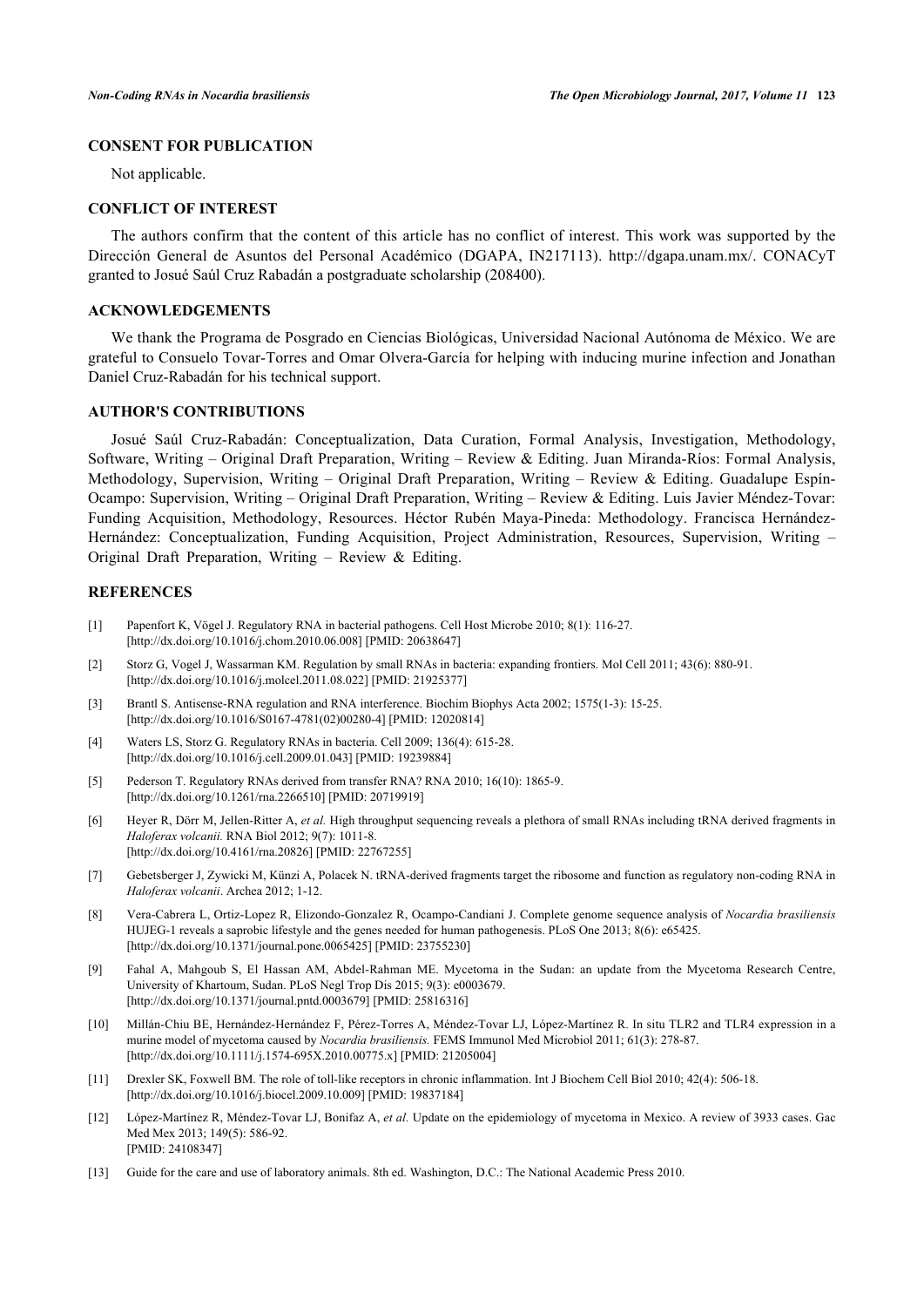- <span id="page-12-0"></span>[14] Frohman MA, Dush MK, Martin GR. Rapid production of full-length cDNAs from rare transcripts: amplification using a single gene-specific oligonucleotide primer. Proc Natl Acad Sci USA 1988; 85(23): 8998-9002. [\[http://dx.doi.org/10.1073/pnas.85.23.8998](http://dx.doi.org/10.1073/pnas.85.23.8998)] [PMID: [2461560](http://www.ncbi.nlm.nih.gov/pubmed/2461560)]
- <span id="page-12-1"></span>[15] Herbig A, Nieselt K. nocoRNAc: characterization of non-coding RNAs in prokaryotes. BMC Bioinformatics 2011; 12: 40. [\[http://dx.doi.org/10.1186/1471-2105-12-40\]](http://dx.doi.org/10.1186/1471-2105-12-40) [PMID: [21281482](http://www.ncbi.nlm.nih.gov/pubmed/21281482)]
- <span id="page-12-3"></span>[16] Zuker M. Mfold web server for nucleic acid folding and hybridization prediction. Nucleic Acids Res 2003; 31(13): 3406-15. [\[http://dx.doi.org/10.1093/nar/gkg595](http://dx.doi.org/10.1093/nar/gkg595)] [PMID: [12824337\]](http://www.ncbi.nlm.nih.gov/pubmed/12824337)
- <span id="page-12-2"></span>[17] Schattner P, Brooks AN, Lowe TM. The tRNAscan-SE, snoscan and snoGPS web servers for the detection of tRNAs and snoRNAs. Nucleic Acids Res 2005; 33(Web server issue): W686-9. [\[http://dx.doi.org/10.1093/nar/gki366](http://dx.doi.org/10.1093/nar/gki366)]
- <span id="page-12-4"></span>[18] Busch A, Richter AS, Backofen R. IntaRNA: efficient prediction of bacterial sRNA targets incorporating target site accessibility and seed regions. Bioinformatics 2008; 24(24): 2849-56. [\[http://dx.doi.org/10.1093/bioinformatics/btn544\]](http://dx.doi.org/10.1093/bioinformatics/btn544) [PMID: [18940824](http://www.ncbi.nlm.nih.gov/pubmed/18940824)]
- <span id="page-12-5"></span>[19] Sydor T, von Bargen K, Becken U, *et al.* A mycolyl transferase mutant of *Rhodococcus equi* lacking capsule integrity is fully virulent. Vet Microbiol 2008; 128(3-4): 327-41. [\[http://dx.doi.org/10.1016/j.vetmic.2007.10.020\]](http://dx.doi.org/10.1016/j.vetmic.2007.10.020) [PMID: [18063488](http://www.ncbi.nlm.nih.gov/pubmed/18063488)]
- <span id="page-12-6"></span>[20] Lun S, Bishai WR. Characterization of a novel cell wall-anchored protein with carboxylesterase activity required for virulence in *Mycobacterium tuberculosis.* J Biol Chem 2007; 282(25): 18348-56. [\[http://dx.doi.org/10.1074/jbc.M700035200\]](http://dx.doi.org/10.1074/jbc.M700035200) [PMID: [17428787](http://www.ncbi.nlm.nih.gov/pubmed/17428787)]
- <span id="page-12-7"></span>[21] Bahl CD, Morisseau C, Bomberger JM, et al. Crystal structure of the cystic fibrosis transmembrane conductance regulator inhibitory factor Cif reveals novel active-site features of an epoxide hydrolase virulence factor. J Bacteriol 2010; 192(7): 1785-95. [\[http://dx.doi.org/10.1128/JB.01348-09\]](http://dx.doi.org/10.1128/JB.01348-09) [PMID: [20118260](http://www.ncbi.nlm.nih.gov/pubmed/20118260)]
- <span id="page-12-8"></span>[22] Hava DL, Camilli A. Large-scale identification of serotype 4 *Streptococcus pneumoniae* virulence factors. Mol Microbiol 2002; 45(5): 1389-406. [PMID: [12207705\]](http://www.ncbi.nlm.nih.gov/pubmed/12207705)
- <span id="page-12-9"></span>[23] Yagishita H, Kumagai Y, Konishi K, Takahashi Y, Aoba T, Yoshikawa M. Histopathological studies on virulence of dipeptidyl aminopeptidase IV (DPPIV) of *Porphyromonas gingivalis* in a mouse abscess model: use of a DPPIV-deficient mutant. Infect Immun 2001; 69(11): 7159-61.

[\[http://dx.doi.org/10.1128/IAI.69.11.7159-7161.2001\]](http://dx.doi.org/10.1128/IAI.69.11.7159-7161.2001) [PMID: [11598093](http://www.ncbi.nlm.nih.gov/pubmed/11598093)]

- <span id="page-12-10"></span>[24] Kosono S, Haga K, Tomizawa R, *et al.* Characterization of a multigene-encoded sodium/hydrogen antiporter (sha) from *Pseudomonas aeruginosa*: its involvement in pathogenesis. J Bacteriol 2005; 187(15): 5242-8. [\[http://dx.doi.org/10.1128/JB.187.15.5242-5248.2005\]](http://dx.doi.org/10.1128/JB.187.15.5242-5248.2005) [PMID: [16030218](http://www.ncbi.nlm.nih.gov/pubmed/16030218)]
- <span id="page-12-11"></span>[25] Ramos JL, Martínez-Bueno M, Molina-Henares AJ, *et al.* The TetR family of transcriptional repressors. Microbiol Mol Biol Rev 2005; 69(2): 326-56.

[\[http://dx.doi.org/10.1128/MMBR.69.2.326-356.2005](http://dx.doi.org/10.1128/MMBR.69.2.326-356.2005)] [PMID: [15944459\]](http://www.ncbi.nlm.nih.gov/pubmed/15944459)

- <span id="page-12-12"></span>[26] Lee JJ, Kim JH, Kim DG, *et al.* Characterization of betaine aldehyde dehydrogenase (BetB) as an essential virulence factor of *Brucella abortus.* Vet Microbiol 2014; 168(1): 131-40. [\[http://dx.doi.org/10.1016/j.vetmic.2013.10.007\]](http://dx.doi.org/10.1016/j.vetmic.2013.10.007) [PMID: [24210811](http://www.ncbi.nlm.nih.gov/pubmed/24210811)]
- <span id="page-12-13"></span>[27] Romero-Silva MJ, Méndez V, Agulló L, Seeger M. Genomic and functional analyses of the gentisate and protocatechuate ring-cleavage pathways and related 3-hydroxybenzoate and 4-hydroxybenzoate peripheral pathways in *Burkholderia xenovorans* LB400. PLoS One 2013; 8(2): e56038. [\[http://dx.doi.org/10.1371/journal.pone.0056038](http://dx.doi.org/10.1371/journal.pone.0056038)] [PMID: [23418504\]](http://www.ncbi.nlm.nih.gov/pubmed/23418504)
- <span id="page-12-14"></span>[28] Stehr F, Kretschmar M, Kröger C, Hube B, Schäfer W. Microbial lipases as virulence factors. J Mol Catal, B Enzym 2003; 22: 347-55. [\[http://dx.doi.org/10.1016/S1381-1177\(03\)00049-3\]](http://dx.doi.org/10.1016/S1381-1177(03)00049-3)
- <span id="page-12-15"></span>[29] Asano K, Sashinami H, Osanai A, Asano Y, Nakane A. Autolysin amidase of *Listeria monocytogenes* promotes efficient colonization of mouse hepatocytes and enhances host immune response. Int J Med Microbiol 2011; 301(6): 480-7. [\[http://dx.doi.org/10.1016/j.ijmm.2011.01.002\]](http://dx.doi.org/10.1016/j.ijmm.2011.01.002) [PMID: [21388880](http://www.ncbi.nlm.nih.gov/pubmed/21388880)]
- <span id="page-12-16"></span>[30] Brown-Elliot BA, Conville PS, Wallace RJ Jr. Current status of *Nocardia* taxonomy and recommended identification methods. Clin Microbiol Newsl 2015; 37: 25-32. [\[http://dx.doi.org/10.1016/j.clinmicnews.2015.01.007](http://dx.doi.org/10.1016/j.clinmicnews.2015.01.007)]
- <span id="page-12-17"></span>[31] Maiti PK, Ray A, Bandyopadhyay S. Epidemiological aspects of mycetoma from a retrospective study of 264 cases in West Bengal. Trop Med Int Health 2002; 7(9): 788-92. [\[http://dx.doi.org/10.1046/j.1365-3156.2002.00915.x\]](http://dx.doi.org/10.1046/j.1365-3156.2002.00915.x) [PMID: [12225511](http://www.ncbi.nlm.nih.gov/pubmed/12225511)]
- <span id="page-12-18"></span>[32] Bonifaz A, Tirado-Sánchez A, Calderón L, *et al.* Mycetoma: experience of 482 cases in a single center in Mexico. PLoS Negl Trop Dis 2014; 8(8): e3102. [\[http://dx.doi.org/10.1371/journal.pntd.0003102\]](http://dx.doi.org/10.1371/journal.pntd.0003102) [PMID: [25144462](http://www.ncbi.nlm.nih.gov/pubmed/25144462)]
- <span id="page-12-19"></span>[33] Toledo-Arana A, Repoila F, Cossart P. Small noncoding RNAs controlling pathogenesis. Curr Opin Microbiol 2007; 10(2): 182-8.